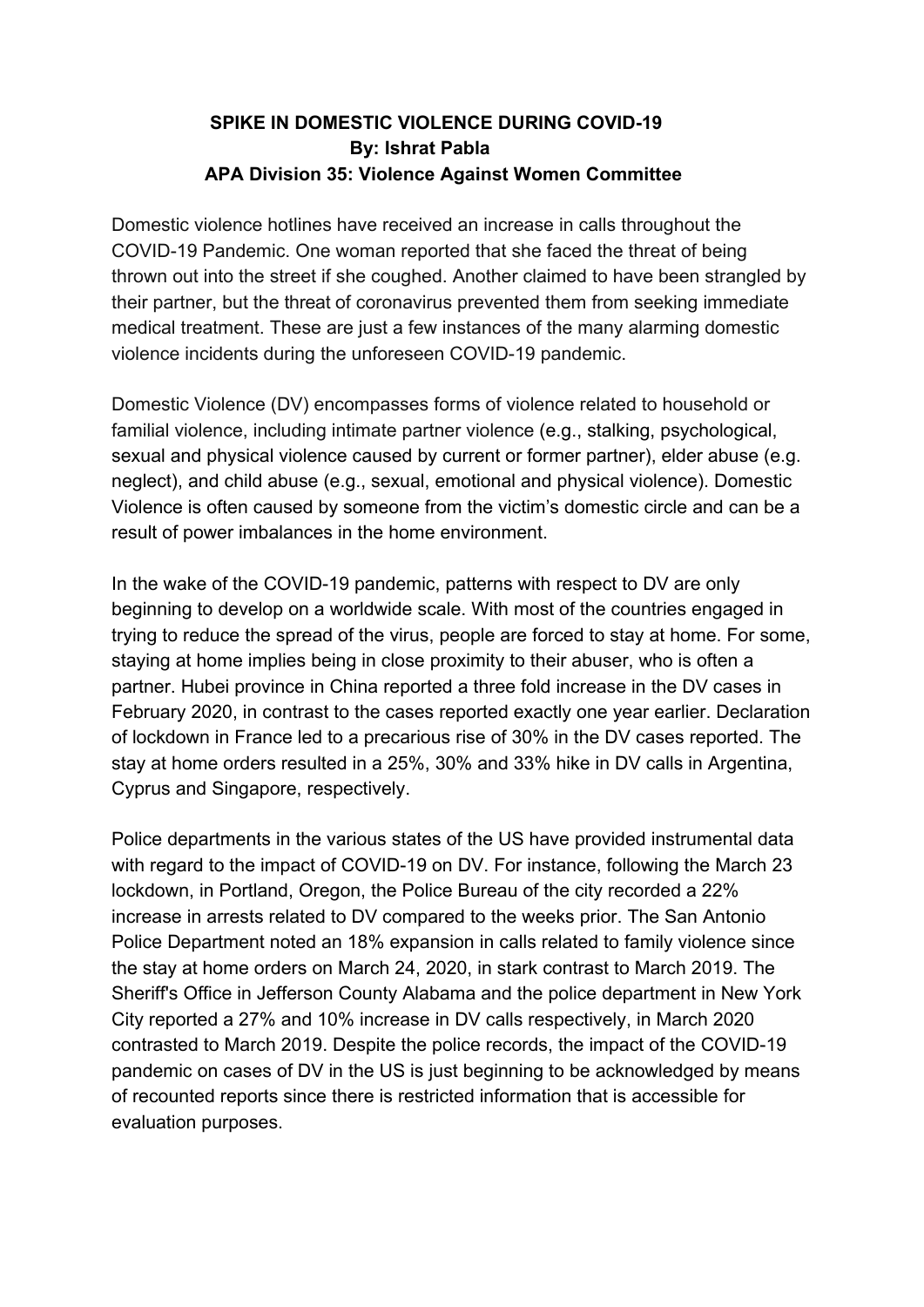In cases of domestic violence, recognizing the different signs of abuse is imperative. One should not remain oblivious to the damage and harm that is being caused to them or their loved ones. The nature of abuse is not restricted to physical harm but goes beyond, and hence there are some **signs to look out for**;

- 1. Psychological abuse: The major aspects of psychological abuse include humiliation, embarrassment, or creating fear and anxiety in the victim. Exercising control over the victim and socially isolating them from friends and family members are other serious signals.
- 2. Physical abuse: Physical abuse can range from minor injuries caused by burning, biting, shaking, pushing, punching and grabbing the victim to extreme cases of injury that can result in crippling the victim or even causing death. This injury could be caused by the use of weapons or the physical strength of the abuser.
- 3. Financial domestic abuse: Those victimized financially are often denied the ability to access money or participate in other financial dealings. They are often not allowed to work and/or are forced into social isolation as seen in the case of psychological abuse. This is one of the most common manifestations of abuse and often occurs against family elders.
- 4. Emotional abuse: Steady, unwavering abuse aimed at embarrassing and insulting the victim is a form of emotional abuse that leads to low victim selfesteem and confidence. The emotional scars resulting from emotional abuse can be very difficult to heal.
- 5. Sexual abuse: Sexual abuse is not restricted to sexual assault or rape, but goes beyond to include demeaning behaviors such as non-consensual filming of sexual activity, coercing victims to pose for pornographic photos, or unauthorized release of such photos. It also includes forcing a partner into unprotected sex and sometimes forcing them to have an abortion (reproductive coercion).

It often takes every ounce of strength and courage to raise one's voice against the abuser and to even recognize abuse, for it can be manifested using multiple of the abuses outlined above. However, it is crucial to seek help and protect one's and other's physical and mental health once these signs have been recognized. Provided below are some **resources/helplines** that are available for victims of domestic abuse in the United States of America:

- 1. 911 should be contacted immediately, in case the victim faces an immediate danger or threat to life.
	- Note that calls to 911 are also fraught with racial tensions and may not be the safest option for some people.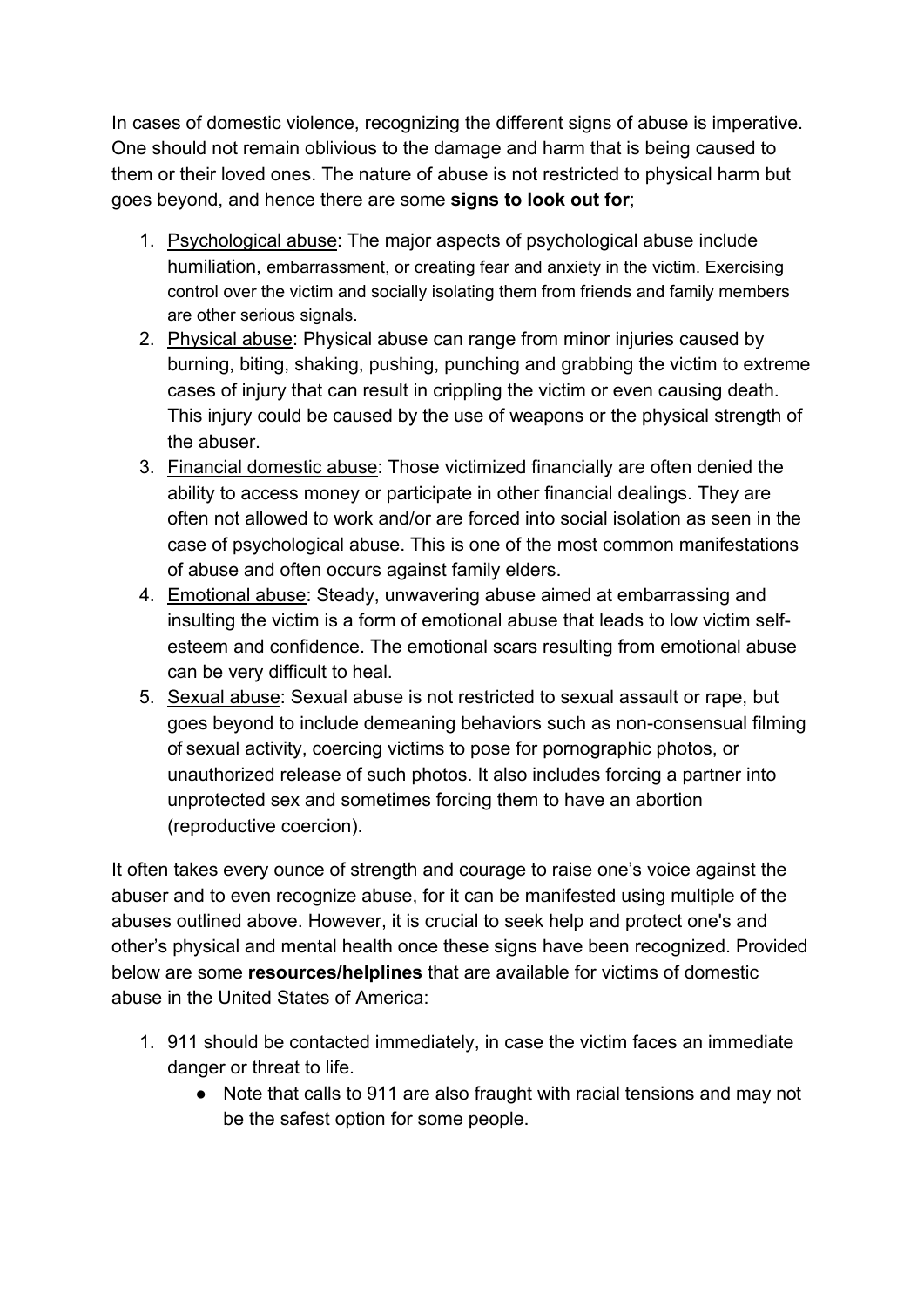- 2. The National Domestic Violence Hotline is a nationwide helpline and provides services in multiple ways.
	- To talk to an advocate, use the chat feature, or contact by phone at 1-800-799-SAFE (7233), or 1-800-787-3224 (TTY).
	- The same advocacy is offered through chat services, available 24/7/365 for those affected by domestic abuse [\(the chat feature is](https://www.thehotline.org/what-is-live-chat/) available 24/7 for English and Spanish speakers)
	- <https://www.thehotline.org/>
- 3. Safe Horizon can offer assistance in any language;
	- Domestic Violence Helpline: 1-800-621-HOPE
	- Safechat offers a chat option which is available Monday through Friday from 9 a.m. to 6 p.m. ET, excluding holidays.
	- <https://www.safehorizon.org/hotlines>
- 4. The [National Dating Abuse Hotline i](https://www.loveisrespect.org/)s the direct service provider behind loveisrespect.org;
	- Assistance on call can be provided on the number 1-866-331-9474 or TTY 1-800-77-3224.
	- It has a text option too, which can be reached at any time by texting LOVEIS to 1-866-331-9474.
	- <https://www.loveisrespect.org/>
- 5. The National Domestic Hotline has partnered with the Abused Deaf Women's Advocacy Services (ADWAS) to ensure Deaf advocates are available to respond through email and video phone to those callers seeking help.
	- Advocates are available to help individuals who are Deaf and hard of hearing at 1-800-787-3224 (TTY) or by chat.
	- Video phone (only for Deaf callers): 1-855-812-1001
	- <https://thedeafhotline.org/>

## **REFERENCE**

- 1. Fielding, S. (2020, April 3). In quarantine with an abuser: surge in domestic violence reports linked to coronavirus. Retrieved from [https://www.theguardian.com/us-news/2020/apr/03/coronavirus-quarantine-ab](https://www.theguardian.com/us-news/2020/apr/03/coronavirus-quarantine-abuse-domestic-violence) [use-domestic-violence](https://www.theguardian.com/us-news/2020/apr/03/coronavirus-quarantine-abuse-domestic-violence)
- 2. Boserup, B., Mckenny, M., & Elkbuli, A (2020). Alarming trends in US domestic violence during the COVID-19 pandemic. *The American Journal of Emergency Medicine*, *38*(8)1. <https://doi.org/10.1016/j.ajem.2020.04.077>